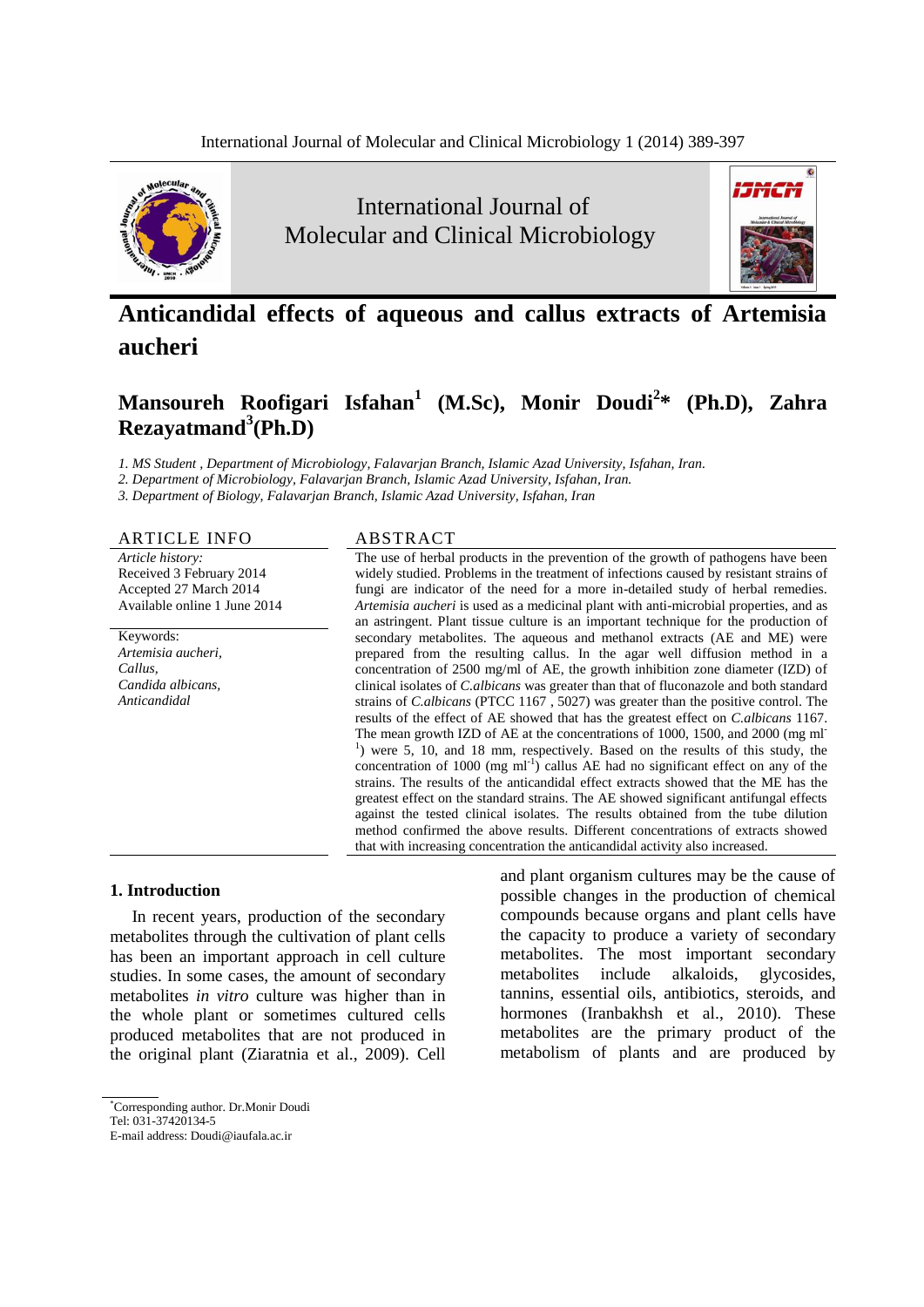photosynthesis under different ecological conditions. Different mutations in the primary metabolic pathway create new compounds which are toxic to herbivores and pathogenic microbes (Farzaneh et al., 2006). Recently, secondary metabolites, which are produced as inactive precursors stored in plant tissue, have been under scrutiny due to their inhibitory properties of pathogenic microorganisms (Das et al., 1999). The emergence of different species of fungi such as *Candida* and dermatophytes has resulted in the researchers' search for new treatment methods to combat them. One of the major treatment challenges is dealing with infectious agents because of their rapid spread and outbreak. A large number of commercial antibiotics are used worldwide for the control of infections and infectious diseases and long-term use of antibiotics has led to the emergence of drug-resistant microbes (Derakhshan et al., 2011). This is a reason for the growing use of natural herbs as they have low risk, available, and inexpensive medication as compared to synthetic antibiotics (Vasanayake et al., 2002).

Candidiasis is undoubtedly one of the most common opportunistic fungal infections in humans and its acute or chronic infections can be seen on the skin, nails, vaginal mucosa, lung, bronchial, and gastrointestinal tract. *Candida albicans* is the most important clinical factor that is the normal inhabitant of the gastrointestinal tract and vaginal mucosa (Whiting, 2010). *Artemisia aucheri* is a shrub of 20-25 cm height found abundantly in Iran. In Iranian traditional medicine, it is used as an astringent with antiseptic, anti-microbial, anti-parasitic, and anti-poisoning properties (Mahboubi & Ghazian Bidgoli, 2009). From this medicinal plant, an extract called santonin which has long been the most famous gastrointestinal vermifuge (Zargari, 1994). Previous studies have identified 17 major components of the essential oil of this plant. Their findings have also shown that this plant has 6 types of monoterpenes. The main components of the essential oil of *Artemisia* are geranyl acetate, alpha-citrate, and geranyl linalool (Mahboubi & Ghazian Bidgoli, 2009).

Gundidza (1993) studied the antifungal activity of the essential oil obtained from the aerial stalks of *Artemisia* on several fungi such as *Aspergillus niger*, *Candida albicans*, *Geotrichum candidum*, and *Penicillium citrinum*. It was found that this oil has a strong inhibitory effect on the growth of these fungi (Farzaneh et al., 2006). Suresh et al. (2010) observed antifungal activity in 2 species of *Artemisia* named *A.abrotanum* and *A.pallens*. The most antifungal activity of their extract was observed on *Candida albicans*, *Saccharomyces cerevisiae*, and *Trichosporon beigelii* yeasts (Suresh et al., 2010). Lopes-Lut et al. (2008) observed antifungal activity in the essential oil of 7 species of *Artemisia*. They found that the resulting essence, in addition to having antibacterial effect on *Escherichia coli, Staphylococcus aureus*, and *Staphylococcus epidermidis*, had significant effects on *Candida albicans*, *Cryptococcus neoformans*, and *Aspergillus niger*. The study by Mahboubi and Ghazian Bidgoli (2009) showed that *Artemisia sieberi* is a potential source of biological compounds and its antifungal effect is greater than its antibacterial effect. Due to numerous reports on the antimicrobial properties of *Artemisia aucheri* and the possibility of production of secondary metabolites through tissue culture and callus production, the present study was performed. This study aimed to perform *in vitro* culture of *Artemisia aucheri*, produce callus, and evaluate the antifungal effects of its aqueous and methanol extracts.

## **2. Material and Methods**

#### *2.1. Preparing the callus*

First, the *Artemisia aucheri* seeds were obtained from the Medicinal Plants and Natural Resources Research Center of Isfahan province, Iran. Then, the seeds were rinsed with water using a mild detergent. Subsequently, they were placed in 70% ethanol for 1 minute and in a solution of sodium hypochlorite 1.5% for 10 minutes. Finally, they were rinsed 3 times with double distilled water and were sterilized. Petri dishes were carefully washed, the bottom of each petri dish was covered with a layer of filter paper, and 20 ml of distilled water was added. Then, the petri dishes were placed in autoclave with caution and sterilized. Complying with all aseptic conditions, the petri dishes were taken into laminar air flow cabinet, their lids were opened next to the gas flame, and the seeds were sterilized and transferred into petri dishes.

Then the petri dishes were transferred to the culture room and kept in the dark at  $25 \pm 2^{\circ}$ C (Gharehmatossian et al., 2012). After a week,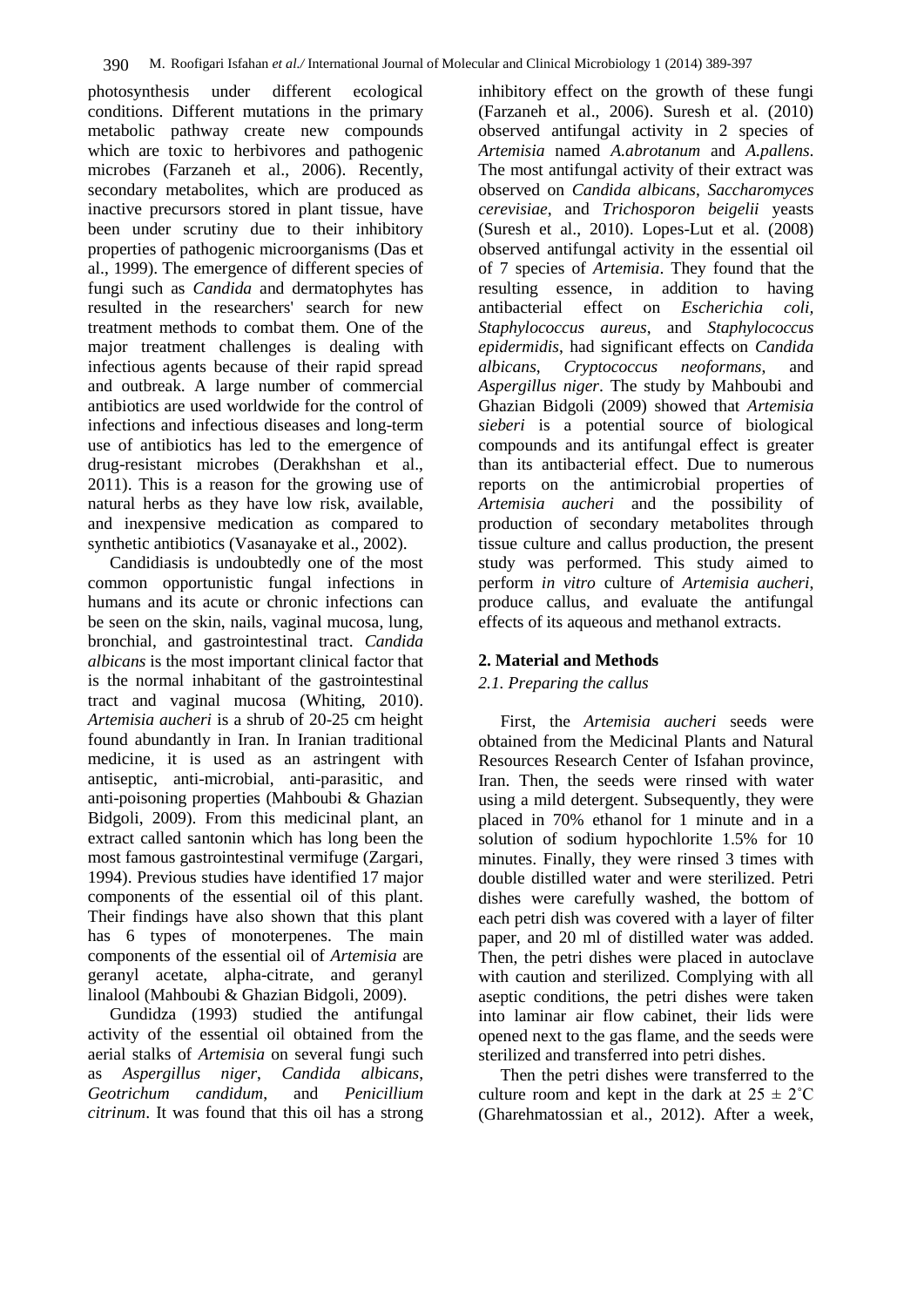seedlings were detected. When the seedlings grow up to about 3-4 cm in size, in compliance with aseptic conditions, the petri dish lids were opened under laminar airflow hood near a flame and the seedlings were transferred to Murashige and Skoog medium (MSO). In order to produce callus, different amounts of naphthaleneacetic acid (NAA) and benzylaminopurine (BAP) hormones were added to the MSO medium and 4 mediums were prepared with different ratios of hormones (Table 1).

Under aseptic conditions and laminar air flow hood near the flame and using a sterile surgical blade, one part of the plant produced was divided into several parts in a glass. Each part was separately placed on a medium containing hormones and then transferred to the culture room. After two weeks, the produced calluses were removed from the culture and dried under vacuum and high temperature, and extraction was performed using 2 ml methanol and water. After filtration, methanol and aqueous extracts were kept in a refrigerator for subsequent evaluation (Gharehmatossian et al., 2012). For dilution of the extract, 10% Dimethyl sulfoxide was used.

#### *2.2. Preparation of suspensions from Candida albicans*

Standard *Candida albicans* (ATCC 62061, PTCC 1167 and 5027) were purchased from the Iranian Industrial Collection of Bacteria and Fungi and two clinical isolates, the cause of vaginal candidiasis *(b-21)* and the other the cause of nail candidiasis *(C-593)*, were purchased from the Fungi and Yeast Bank of Alireza Khosravi, Faculty of Health of Tehran University. The fungi were cultured in Sabouraud dextrose agar (SDA) medium (Himedia, Mumbai, India), and kept at a temperature of about 26°C. A dilution equivalent to 0.5 McFarland  $(1.5 \times 10^8 \text{ cftt/ml})$  was prepared in Sabouraud dextrose broth (SDB) medium (Himedia, Mumbai, India) for the following steps. To evaluate the antifungal effects of aqueous and methanol extracts of *Artemisia aucheri* callus, agar well and disk diffusion and tube dilution methods were used. In these methods, sterile distilled water was used as negative control and 0.02 mg/ml fluconazole was used as positive control (Khanafari & Hosseini, 2000).

#### *2.3. Determination of antifungal activity of extracts using agar well diffusion method*

In order to perform agar well diffusion method a 24-hour microbial culture of standard *Candida albicans* (PTCC 5027, PTCC 1167, and ATCC 62061) and clinical isolates was prepared equal to 0.5 McFarland.

Then, the obtained suspension was cultured on SDA medium in 4 directions using a sterilized swab. After half an hour, using a sterilized Pasteur pipette, wells with a diameter of 6 mm were created on the medium with 2.5 cm distance from each other. 100 ml of various concentrations of aqueous and methanol extracts of callus were separately added to each well. Sterile distilled water mentioned was used as the negative control and fluconazole antibiotics as positive controls. After 24 hours of incubation at 37°C, the growth inhibition zone around each well was measured using a millimeter ruler. To verify the results, the experiment was repeated 3 times (KhajehKaramoddini et al., 2011).

#### *2.4. Determination of the antifungal effect of the extract using agar disk diffusion method*

To perform this method, from a 24-hour microbial culture of standard *Candida albicans* (PTCC 5027, PTCC 1167, and ATCC 62061) and clinical isolates was prepared equal to 0.5 McFarland standard was prepared in the SDB medium. Subsequently, this fungus suspension was cultured on SDA medium in all directions using bacterial lawn method. Discs containing different concentrations (2500, 2000, 1500, 1000 mg/ml) of aqueous and alcoholic extracts of plant and callus were removed using a sterilized forceps and with distance from the plate wall were placed on the medium and inoculated with yeast samples. After incubation for 24 hours at 37°C, the diameter of the inhibition zone around the disk was measured using a millimeter ruler (Khanafari and Hosseini, 2000).

#### *2.5. Determination of the effect of anticandidal extracts using the tube dilution method*

To perform this method, 2500, 2000, 1500, and 1000 (mg/ml) dilutions of aqueous and methanol extracts of the plant were prepared in sterile tubes. After preparing the SDB medium in 6 separate sterilized tubes, 1 ml of sterilized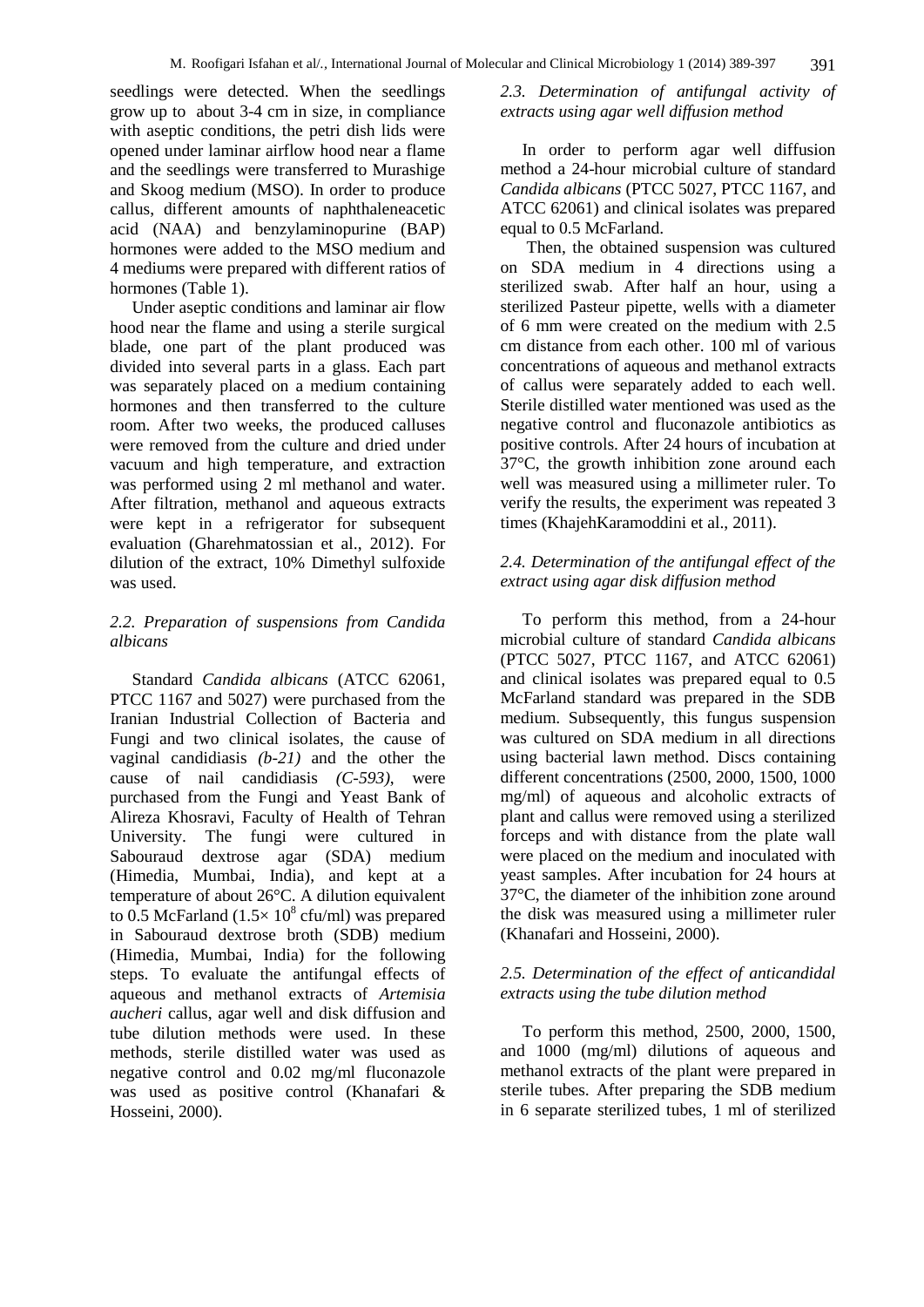culture medium was poured into the tubes and, in the same conditions, 1 ml of each extract was added to each dilution separately. Then, a suspension equivalent to 0.5 McFarland was prepared from the studied yeast and 1 ml of this suspension was added to the tubes. For each of the tests, tube number 1 was considered as a negative control consisting of *Candida albicans* and medium without any of the extracts. Moreover, tube number 2, containing different Candida albicans and fluconazole antibiotics, was considered as positive control. Tubes were incubated for 24 hours at 37°C. After incubation, the first tube that was not turbid was selected and considered as the minimum active concentration of the extract. To identify the effect of yeast extract, the medium from the first transparent tube and one or two tubes after it was inoculated on SDA medium. After 24 hours of incubation at 37°C, if the yeast had grown on medium it was considered as the minimum inhibitory concentration (MIC), and if the yeast growth had stopped, it was considered as the minimum fungicide concentration (MFC) (Khanafari and Hosseini, 2000).

#### *2.6. Statistical Analysis*

Statistical analysis was performed using ANOVA test with a completely randomized design with 3 replications and SPSS for Windows (version 16; SPSS Inc., Chicago, IL, USA). The graphs were plotted using Microsoft Excel (Microsoft Corporation, Washington, USA).

# **3. Results**

## *3.1. The results of the production of Artemisia aucheri callus under tissue culture conditions*

Based on the results of table 2, it was observed that the percentage of callus production on medium 3 and 4 was the highest. Furthermore, in the same environment, callus necrosis had reached its minimum level; therefore, this environment was used to produce callus and subcultured callus. In environments 1 and 2, callus production was observed with higher percentage of necrosis. The results presented showed that equal proportions were effective in producing callus.

*3.2. The results of the effect of aqueous and methanol extracts of Artemisia aucheri callus in inhibiting the growth of standard strains of Candida albicans* 

In this study, the aqueous and methanol extracts of *Artemisia aucheri* callus had similar effects on standard *Candida albicans*. In agar well diffusion method, both extracts had a satisfactory effect on standard strains of *Candida albicans*. In the 2500 mg/ml concentration of aqueous extract of *Artemisia aucheri* callus, the growth inhibition zone of both standard strains of *Candida albicans* (PTCC 1167 and PTCC 5027) was greater than the positive control. The results of the effect of aqueous extracts of *Artemisia aucheri* callus showed that it had the greatest impact on *Candida albicans* (PTCC 1167). The mean diameter of the growth inhibition zone of aqueous extract at the concentrations of 1000, 1500, and 2000 mg/ml was 5, 10, and 18 mm, respectively. Inhibition zone diameter of less than 8 mm was acceptable and was not an interpretation for antifungal properties of any plants; therefore, the 1000 mg/ml concentration of aqueous extract of this plant had no significant effect on any of the strains tested. The 1500, 2000, and 2500 mg/ml concentrations of aqueous extracts of *Artemisia aucheri* callus tested on yeast showed that inhibitory activity increased with increasing concentration. The results of the inhibitory effect of aqueous extract of plant callus of *Artemisia aucheri* on standard strains of *Candida albicans*, compared to fluconazole, in agar disk diffusion method was not satisfactory.

The inhibitory effect of the methanol extract of *Artemisia aucheri* callus was greater than that of its aqueous extract. In all tested strains of *Candida albicans*, the inhibitory effect of the methanol extract of *Artemisia aucheri* callus was satisfactory as compared to fluconazole. The diameter of the inhibition zones of the standard strains of *Candida albicans* (PTCC 5027) was greater than that caused by fluconazole. In the two standard strains of *Candida albicans* (ATCC 62061 and PTCC 1167), a growth inhibition zone equal to that of fluconazole antibiotics was observed. The results are presented in Figures 1, 2. In the tube dilution method, the anticandidal effects of methanol extracts of *Artemisia aucheri* callus were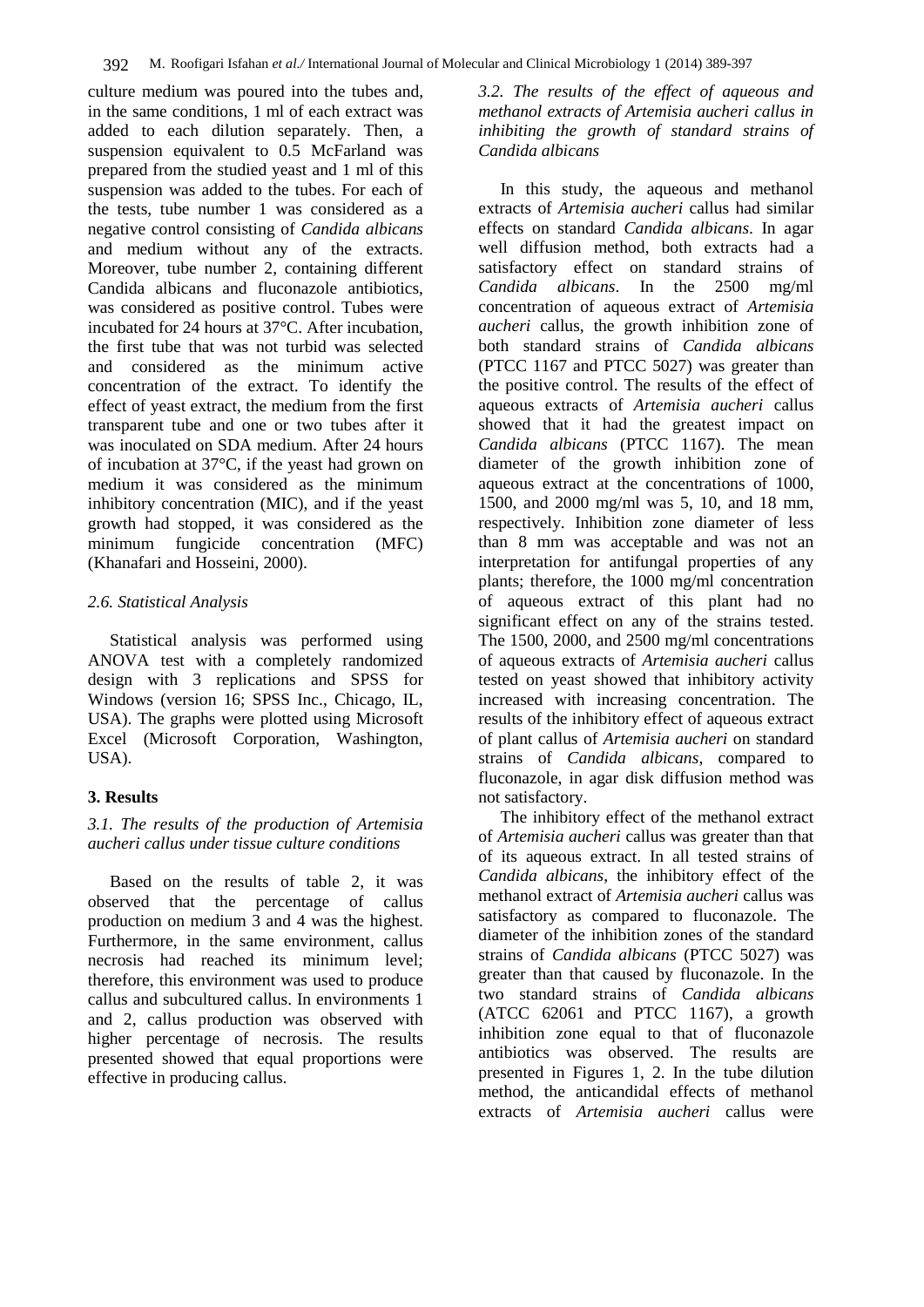observed more than its aqueous extract in the growth inhibition of standard strains of *Candida* (Table 3).

#### *3.3. The results of the effect of aqueous and methanol extracts of Artemisia aucheri callus for inhibition of the growth of clinical isolates of Candida albicans*

In the well diffusion method, a 2500 mg/ml concentration of aqueous and methanol extracts of plant callus had an inhibitory effect on clinical isolates of *Candida albicans (C-593)* and *(b-21),* respectively. In the agar disk diffusion method, 2000 mg/ml and 2500 mg/ml concentrations of both aqueous and methanol extracts of *Artemisia aucheri* callus in the two clinical isolates causing nail candidiasis *(C-593)* and vaginal candidiasis *(b-21b)* had a greater growth inhibition zone diameter than fluconazole. Results are shown in Figures 3, 4. In tube dilution method, the anticandidal effects of the methanol extract of Artemisia aucheri callus was greater than that of its aqueous extract in inhibiting the growth of the clinical isolates tested (Table 4).

#### **4. Discussion**

Today, the most of the world considers medicinal plants as a lifesaving medicinal source. With regards to medicinal plants, the 3 issues of selection, reproduction, and preservation of genotypes are of great importance. Through tissue culture and regeneration of medicinal plants in glass environment techniques, we have been able to widely reproduce important and high quality medicinal plants and to produce plants free of pathogenic agents (Chintalwar et al., 2003). Numerous antifungal medications with different formulations are available for treatment. Nevertheless, due to lack of response to treatment, the disease develops into acute or chronic forms, and sometimes, its recurrence is observed. Moreover, due to the need for longterm use of these medications, a relatively wide range of side effects have been reported (Vanasayak et al., 2002). Since the majority of pathogenic fungi are eukaryotes, chemical treatment with antifungal drugs can disrupt the patient's tissue cells (Klepser, 1999). Thus, restrictions are established on the use of such chemical antifungal compounds. *Candida* is the most common opportunistic pathogen capable of<br>causing cutaneous, mucocutaneous, and causing cutaneous, mucocutaneous, and systemic disease (Fry and Okarter, 2005). According to previous studies, the *Artemisia aucheri* herb has shown desirable antifungal activity, and thus, its essence is a valuable source of antifungal and antibacterial agents (Mahboubi and Ghazian Bidgoli, 2009). In the present study concentrations of aqueous and methanol extracts of *Artemisia aucheri* and its callus showed that with increasing concentrations of the extract, the anticandidal activity also increases. The charts also show that in the 2500 mg/ml concentration in the well diffusion and disk diffusion methods, a greater diameter of inhibition was observed in both aqueous and methanol extracts when compared at lower concentrations. Based on the growth inhibition zone diameter of callus extracts of *Artemisia aucheri* and its comparison with that of the plant extracts of *Artemisia aucheri*, it can be concluded that tissue culture method was an appropriate technique of increasing secondary metabolites with more antifungal activity in this plant. In the processed callus, the anticandidal effects were increased compared to the mother plant, and it can be said that new compounds are produced in the callus which did not exist in the mother plant. This is consistent with findings of previous research on the use of these hormones to induce callus production.

#### **Acknowledgement**

Our sincere appreciation goes to the respected authorities of the Research Laboratory of the Islamic Azad University, Falavarjan Branch.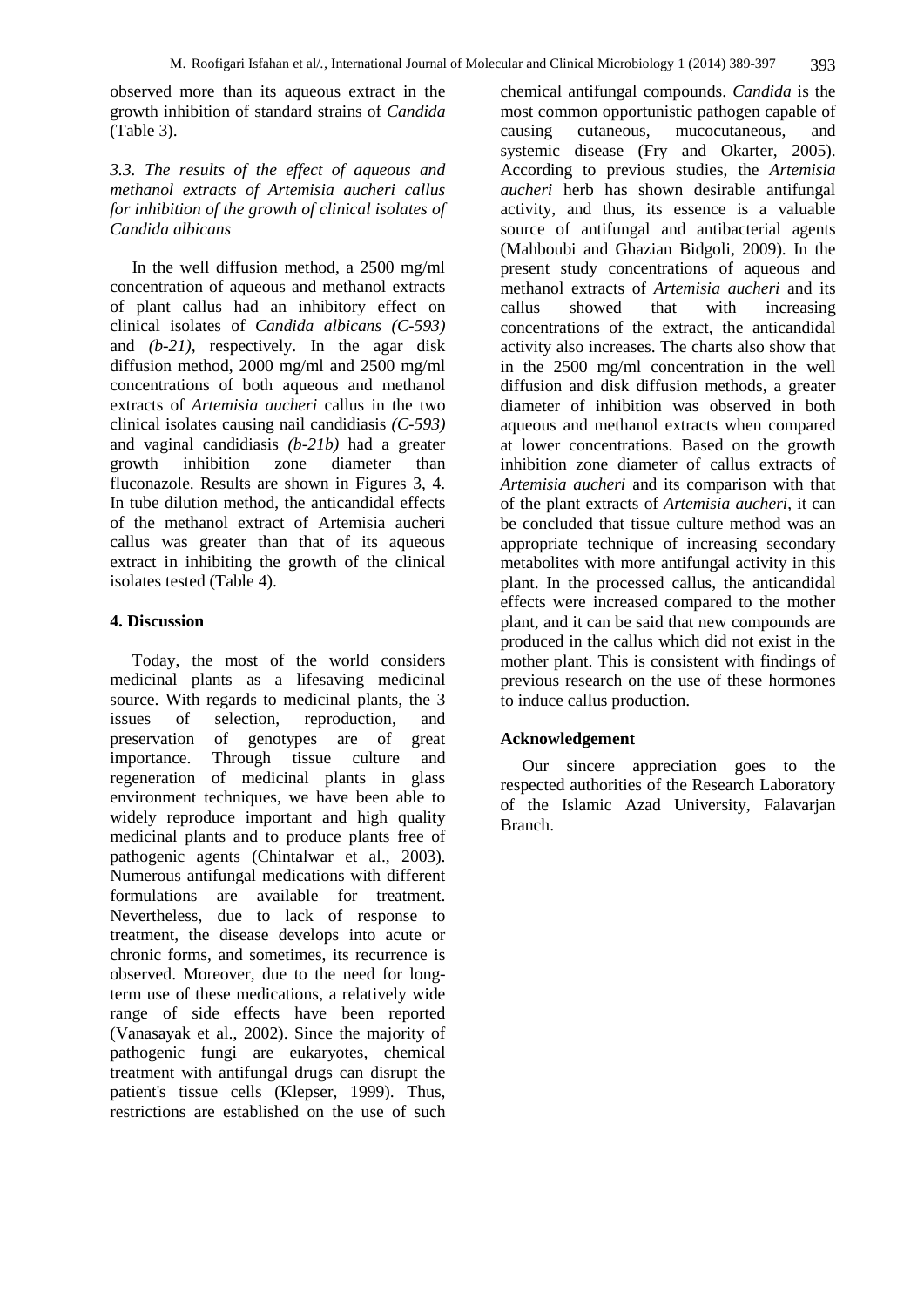

**Fig 1.** Growth inhibition zone of *Candida albicans* strains in the different concentrations of aqueous extract of *Artemisia aucheri* callus in agar well diffusion method.



**Fig 2.** Growth inhibition zone of *Candida albicans* strains in the different concentrations of methanol extract of *Artemisia aucheri* callus in agar well diffusion method.



**Fig 3.** Growth inhibition zone of *Candida albicans* strains in the different concentrations of aqueous extract of *Artemisia aucheri* callus in disk diffusion method.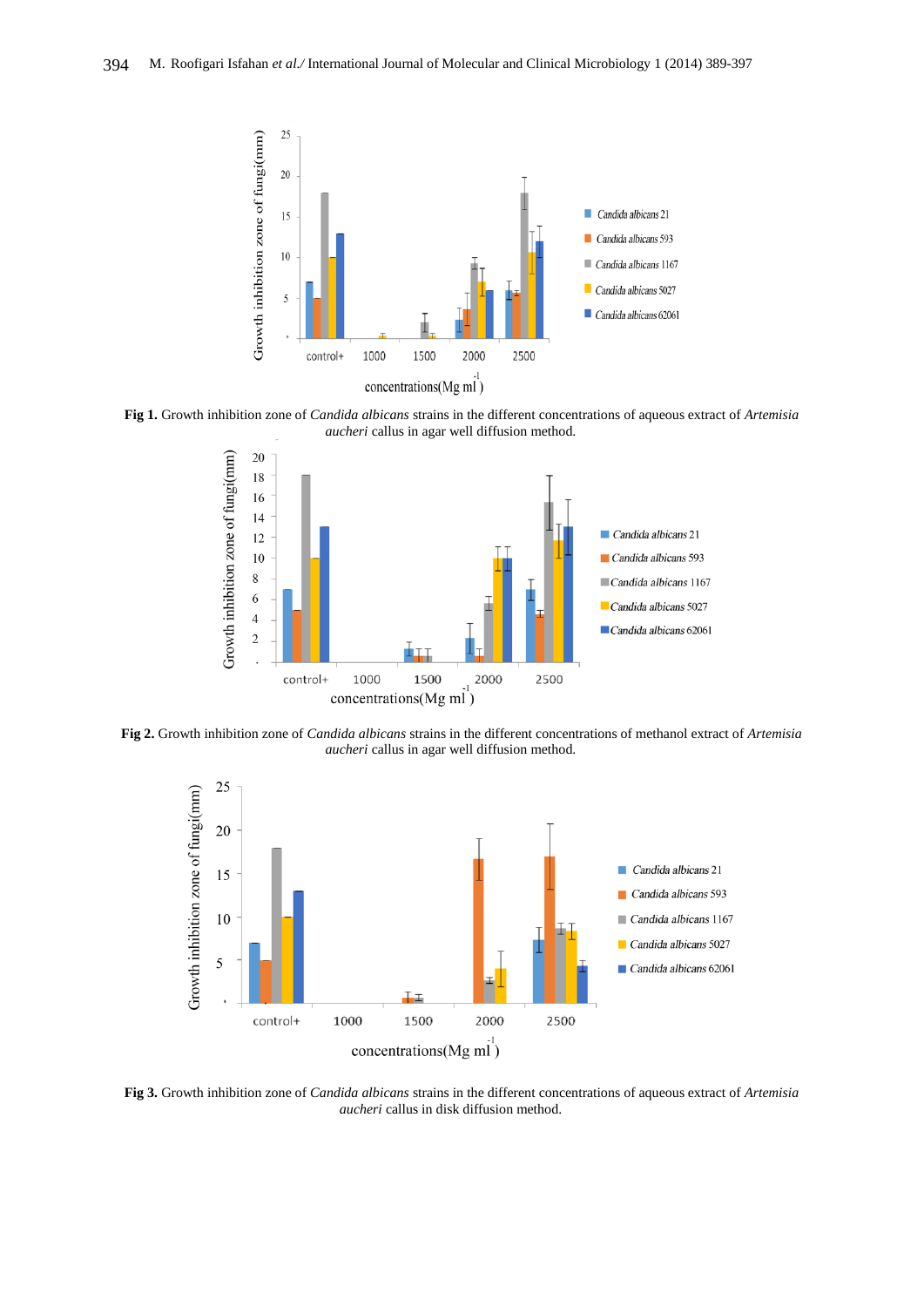

**Fig 4.** Growth inhibition zone of *Candida albicans* strains in the different concentrations of methanol extract of *Artemisia aucheri* callus in disk diffusion method

| Medium              | $BAP$ (mg/l) | $NAA$ (mg/l) |
|---------------------|--------------|--------------|
| Medium 1            |              |              |
| Medium <sub>2</sub> |              |              |
| Medium 3            |              |              |
| Medium 4            |              |              |

**Table 1.** Murashige and Skoog medium (MSO) with hormones to produce callus

BAP: Benzylaminopurine; NAA: Naphthaleneacetic acid

#### **Table 2.** The results of the effect of different concentrations of NAA and BAP hormones in the production of *Artemisia aucheri* callus

| The medium used                                                                   | Percentage of callus production | Percentage of necrosis |
|-----------------------------------------------------------------------------------|---------------------------------|------------------------|
| $2 \text{ mg } L^{-1}$ BAP + 1 mg $L^{-1}$ NAA + MS                               |                                 |                        |
| $2 \text{ mg } L^{-1} \text{ BAP} + 2 \text{ mg } L^{-1} \text{ NAA} + \text{MS}$ |                                 | 60                     |
| 1 mg L <sup>-1</sup> BAP + 2 mg L <sup>-1</sup> NAA + MS                          |                                 |                        |
| $1 \text{ mg } L^{-1}$ BAP + 1 mg L <sup>-1</sup> NAA + MS                        | 0 <sup>0</sup>                  |                        |

BAP: Benzylaminopurine; NAA: Naphthaleneacetic acid

**Table 3.** The minimum inhibitory concentration and minimum fungicide concentration of aqueous and methanol extracts of *Artemisia aucheri* callus on standard strains of Candida albicans in the tube dilution method

| Candida albicans (ATCC 62061 - PTCC 1167 - PTCC 5027) | MIC (g/ml)        | MFC (g/ml)        |
|-------------------------------------------------------|-------------------|-------------------|
| Aqueous extracts of <i>Artemisia aucheri</i> callus   | $1.3 - 1.6 - 1.6$ | $1.8 - 2.1 - 2.1$ |
| Methanol extracts of <i>Artemisia aucheri</i> callus  | $1.3 - 1.3 - 1.5$ | $1.8 - 2.2$       |

MIC: Minimum Inhibitory Concentration; MFC: Minimum Fungicide Concentration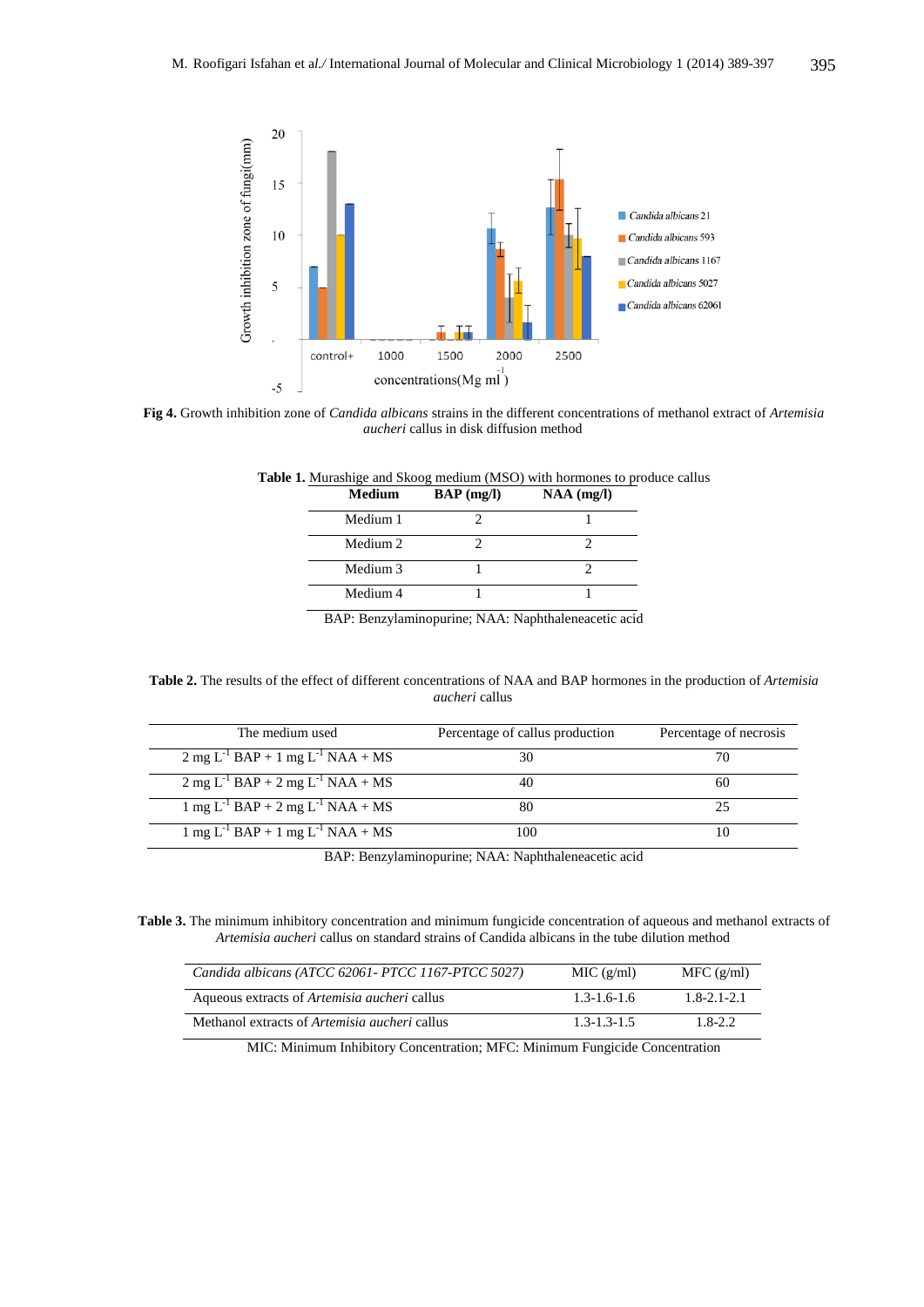#### 396 M. Roofigari Isfahan et al./ International Journal of Molecular and Clinical Microbiology 1 (2014) 389-397

**Table 4.** The minimum inhibitory concentration and minimum fungicide concentration of aqueous and methanol extracts of *Artemisia aucheri* callus on clinical strains of Candida albicans in the tube dilution method

| Candida albicans $(C-593, b-21)$                                            | MIC (g/ml)<br>MFC (g/ml) |
|-----------------------------------------------------------------------------|--------------------------|
| Aqueous extracts of <i>Artemisia aucheri</i> callus                         | $1.8 - 1.6$              |
| Methanol extracts of <i>Artemisia aucheri</i> callus                        |                          |
| MIC: Minimum Inhibitory Concentration; MFC: Minimum Fungicide Concentration | $1.5 - 1.5$              |

#### **References**

- Al-Asadi, B.A.A., Khlil, H.K.H., Barwari, M.S.S., 2012. Cytotoxic and cytogenetics effects of aqueous, methanolic and secondary metabolites extracts of Capparisspinosa on tumor cell lines in vitro. Jordan J Bio Sci. 5(1):15-30.
- Anaissie, E.J., Ginnis, M.R., Pfaller, M.A., 2012. Clinical Mycology.PhiladelphiaChurchil Livingstone.6:195.
- Asghari, G.H., Jalali, M., Sadoughi, E., 2012. Antimicrobial activity and chemical composition of oil from the seeds of Artemisia aucheriBoiss. JundishapurJNatl Pharm Prod. 7(1):5-11.
- Bhakuni, R.S., Jain, D.C., Sharma, R.P., et al., 2001. Secondary metabolites of Artemisiaannua and their biological activity.Current Science.80:35-48.
- Bohn, H., Rink, E., Constabel, F., et al., 1998. Cell culture and somatic cell genetics of plants. Academic Press.5:449-463.
- Castano, V.T., Royero, J.C., Londono, B.Z., et al., 2011. Anti-Candida albicans activity, cytotoxicity and interaction with antifungal drugs of essential oils and extract from aromatic and medicinal plants. Aso Colombian De Infectologia. 15(3): 160-167.
- Chintalwar, G.J., Gupta, S., Roja, G., et al., 2003. Protoberberine alkaloids from callus and cell suspension cultures of Tinosporacordifolia. Pharm Res. 41:81-86.
- Das, S., Pal, S., Mujib, A., 1999. Biotechnology of medicinal plants recent advances and potential. 1stedn Hyderabad: UK 1992.126-139.
- Dehghani, A., Bidgoli, R., Ebrahimabadi, A.H., et al.,2013.Antioxidant and antimicrobial activity evaluation and essential oil analysis of Artemisia aucheriBoiss.From Iran.Curr Res Chem. 5(1):1- 10.
- Derakhshan, S., Sattari, M.B., Igdeli, M.Z., et al., 2011.Antibacterial activity of essential oils from Artemisia and Cumin plants against *Staphylococcus aureus*, *Escherichia coli & Vibrio cholera*. J Qazvin Univ Med Sci. 15(1):6-14.
- Farzaneh, M., Ahmadzadeh, M., Hadian, J., Tehrani, A., 2006. Chemical composition and antifungal activity of essential oils of three species of Artemisia on some soil borne phytopathogens. Communications in Agricultural and Applied Biological Sciences.71:1327-1333.
- Fry, F.H., Okarter, N., 2005. Use of substrate allinase combination of genareate antifungal activity in situ.Agric Food Chem. 53:574-580.
- Gharehmatrossian, S., Popov, Y.G., Horbani, M., et al., 2012. Antioxidant activity and cytotoxic effect of whole plant and isolated culture of Artemisia aucheriBoiss. Asian Pharm and Clin Res. 5(4):95-98.
- Grech-Baran, M., Pietrosiuk, A., 2012. Artemisia species in vitro cultures for production of biologically active secondary metabolites.J Biotech, Computation Bio and Bio nano technology. 93(4):371-380.
- Gundidza, M.,1993.Antifungal activity of essential oil from Artemisia afrajacq. Cent Afra J Med. 39(7):2-140.
- Iranbakhsh, A., Ebadi, M., Bayat, M., 2010. The inhibitory effect of plant methanolic extract of Daturastramonium L. and leaf explant callus against bacteria and fungi. Global Veterinaria. 4(2):149-155.
- JafariDinani, N., Asgari, S., Madani, et al., 2010. Hypocholesterolemic and antiatherosclerotic effect of Artemisia Aucheriinhypocholesterolemic rabbits. Pak J Pharm Sci. 23(3): 321-325.
- Jamaleddine, Z.O., Lyam D, Fajimi O, et al., 2011. In vitro growt response of Artemisia annua seeds to different concentrations of plant growth regulators. Afr J Biotechnol. 10(77): 17841- 17844.
- Jose, M., Miguel Bedoya, L., Apaza, L., et al., 2012. The *Artemisia* L. Genus: A Review of Bioactive Essential Oils. Molecules. 17(3), 2542-2566.
- KhajehKaramoddini, M., Emami, S.A., Sabouri, M., et al., 2011. Antiviralactivity of aerial subsets of Artemisia species against herpes simplex virustype1(HSV1) invitro. Asian Biomed. (1): 63- 68.
- Khanafari, A., Hossaini, F., 2000. Practical microbiology together with biochemical function and color atlas.140-148.
- Klepser, T.B., 1999. Unsafe and potentially safe herbal therapies.Am J Health Syst Pharm. 56:125- 138.
- Liu, C.Z., Murch, S.J., EL-Demerdash, M., et al., 2004. Artemisia judaica L. Micropropagation and antioxidant activity.Afr J Biotechnol. 63-71.